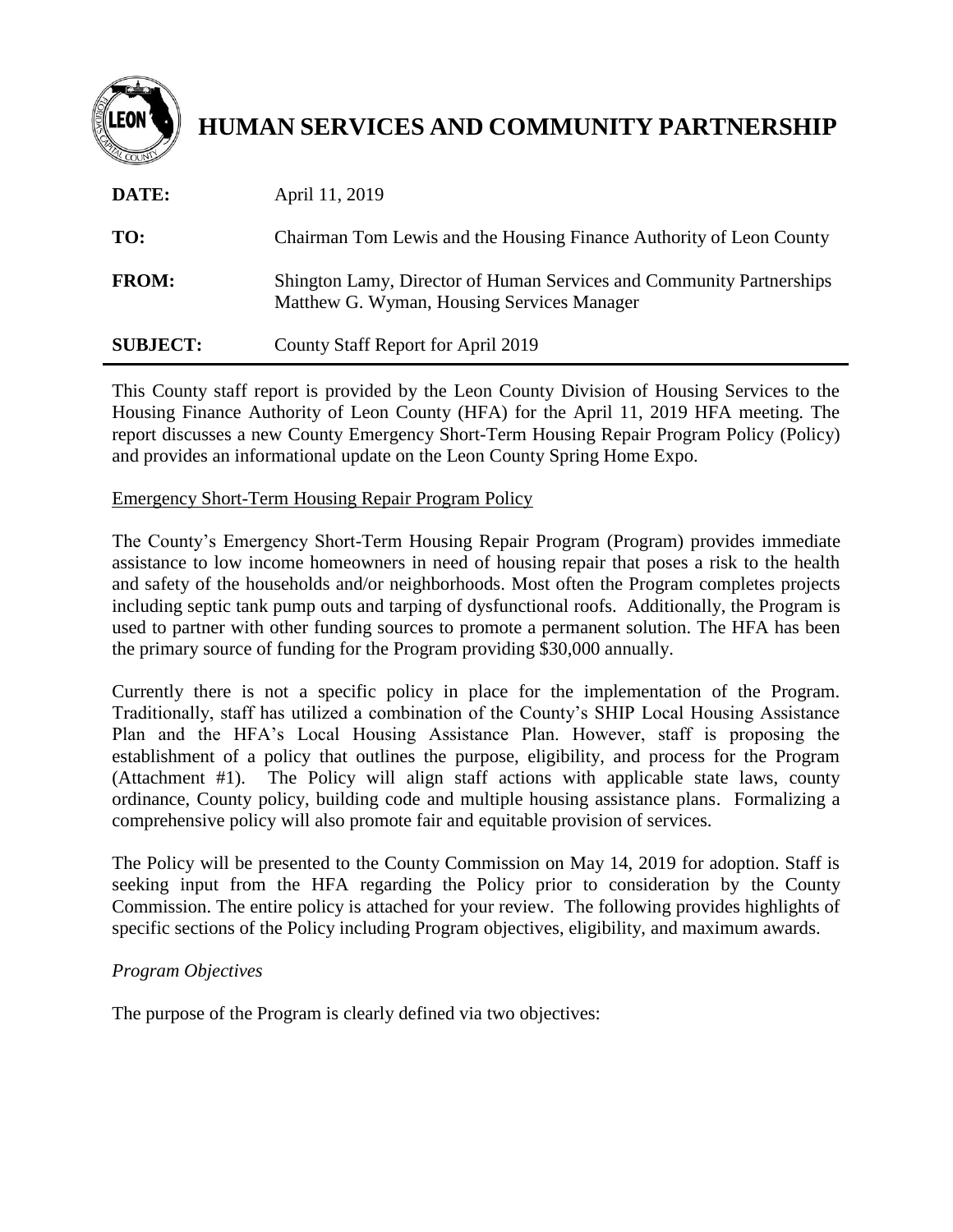1) To provide a rapid response to citizens in need through an expedited approval process for temporary and short-term repairs to homes with conditions that threaten the structural integrity of the home or endanger the health and safety of the inhabitants, neighbors or the community.

2) To act as a bridge to a Housing Rehabilitation Strategy that could provide a permanent, more acceptable home repair of the emergent need utilizing funding via the State Housing Initiative Partnership (SHIP), Community Development Block Grant (CDBG) or other source.

## *Assistance Type*

Consistent with current process, the assistance awarded by the Program funds are a grant not a loan. Therefore, no lien would be placed on the property.

## *Income Eligibility*

The Policy maintains that households with income at or below 80% of the Area Median Income will be eligible for the Program.

## *Eligible Repairs*

The Policy lists several repairs that would be eligible under the Program including our most frequent activities of septic system pump outs and tarping roofs. Additionally, it also provides staff the flexibility to consider issues that may require emergency repair on a case by case basis.

## *Assistance Limits*

Under the Policy, an eligible applicant may obtain emergency short-term housing repair assistance one-time for a specific housing condition, except in extreme circumstances such as repetitive surface septage requiring the need for more than one septic system pump out.

The maximum lifetime award remains One Thousand Six Hundred Fifty Dollars (\$1,650) per eligible household.

As approved by the HFA in July 2018, the maximum award can be higher if an elderly person or a person with special needs resides in a mobile home. In this circumstance, the maximum award is Seven Thousand Five Hundred Dollars (\$7,500). This allows the County to provide a permanent repair since SHIP funding for mobile home projects are significantly restricted.

As previously mentioned, staff is seeking input from the HFA on the proposed Policy prior to adding it to the May 14, 2019 Board of County Commissioner meeting agenda.